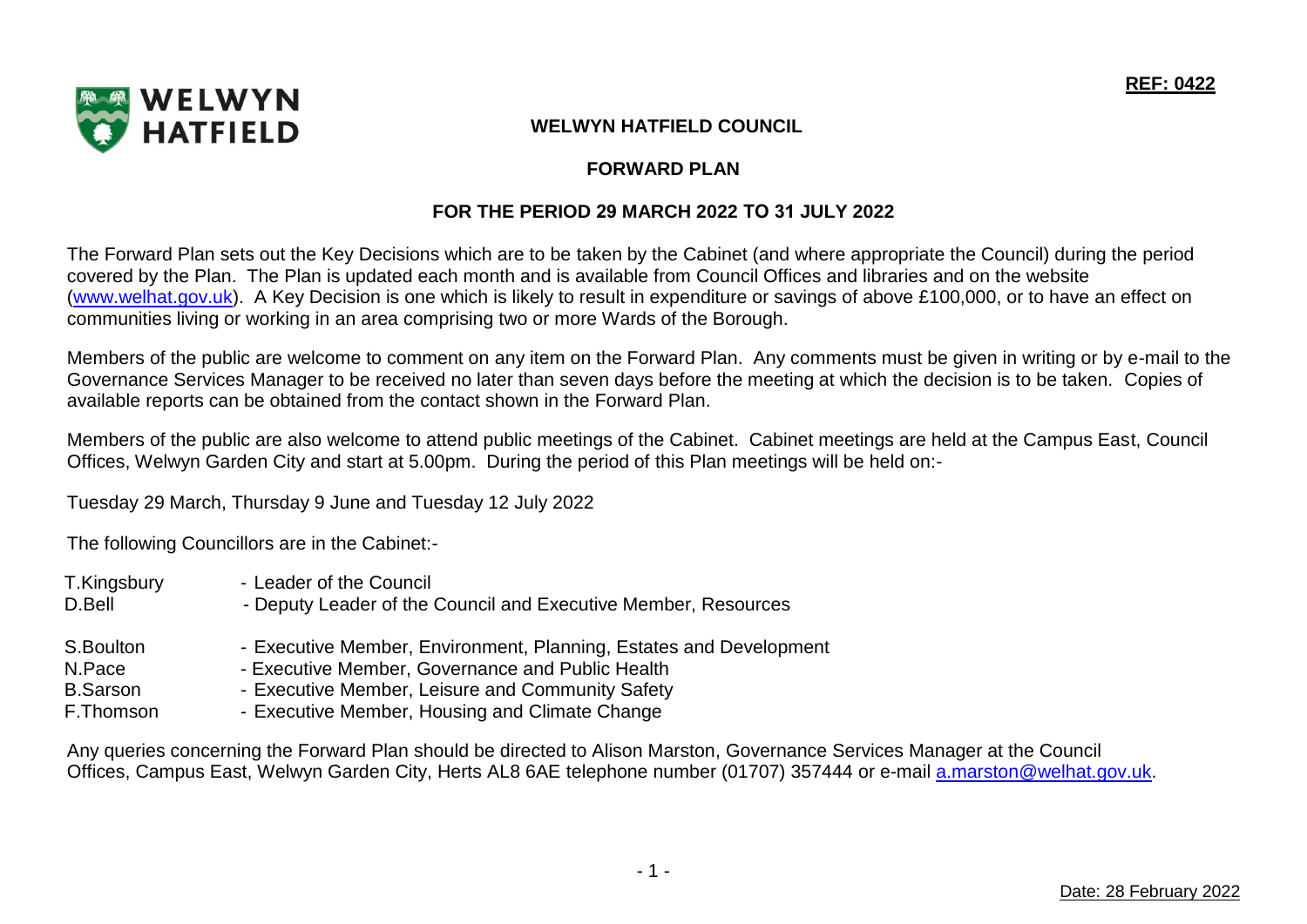

### **FORWARD PLAN**

| <b>REFERENCE</b><br><b>AND</b><br><b>SUBJECT</b>              | <b>DECISION NEEDED</b>                                                   | <b>WHEN WILL</b><br><b>DECISION</b><br><b>BE TAKEN</b>                     | <b>WHO WILL</b><br><b>BE</b><br><b>CONSULTED</b> | <b>METHOD OF</b><br><b>CONSULTATION</b> | <b>REPORTS AVAILABLE</b><br><b>AND CONTACT</b><br><b>OFFICERS</b>                                | <b>EXECUTIVE</b><br><b>MEMBER</b>    |
|---------------------------------------------------------------|--------------------------------------------------------------------------|----------------------------------------------------------------------------|--------------------------------------------------|-----------------------------------------|--------------------------------------------------------------------------------------------------|--------------------------------------|
| FP1118<br>Decarbonisation<br>Support                          | Award of Contract for<br>decarbonisation<br>support (social<br>housing). | Portfolio<br>Holder<br>Decision<br>Notice $-$<br><b>March 2022</b>         | Internal<br><b>Stakeholders</b>                  | Report<br>Email                         | Asset Manager<br>Paul Horsley<br>Tel: 01707 357691<br>p.horsley@welhat.gov.uk                    | <b>Councillor Fiona</b><br>Thomson   |
| FP1119 Fire and<br>Security<br>Contract                       | Authority to commence<br>the Fire and Security<br>Contract.              | Officer<br>Delegated<br><b>Decision</b><br>Notice $-$<br><b>March 2022</b> | Internal<br>Consultation                         | By Reports                              | <b>Procurement Manager</b><br><b>Andrew Harper</b><br>Tel: 01707357371<br>a.harper@welhat.gov.uk | Councillor<br><b>Stephen Boulton</b> |
| FP1120<br><b>Temporary Staff</b><br>for Housing<br>Department | To let a contract for<br>staff to assist in the<br>Housing department.   | Portfolio<br>Holder<br>Decision<br>Notice - April<br>2022                  | Internal<br>stakeholders                         | Report<br>Email                         | <b>Procurement Manager</b><br><b>Andrew Harper</b><br>Tel: 01707357371<br>a.harper@welhat.gov.uk | <b>Councillor Fiona</b><br>Thomson   |
| FP1114<br><b>Specialist</b><br>Cleaning<br><b>Services</b>    | Approval to award the<br><b>Specialist Cleaning</b><br>Contract.         | Portfolio<br>Holder<br>Decision<br>Notice – April<br>2022                  | Internal<br>stakeholders                         | Tender evaluation<br>report             | <b>Procurement Manager</b><br><b>Andrew Harper</b><br>Tel: 01707357371<br>a.harper@welhat.gov.uk | <b>Councillor Fiona</b><br>Thomson   |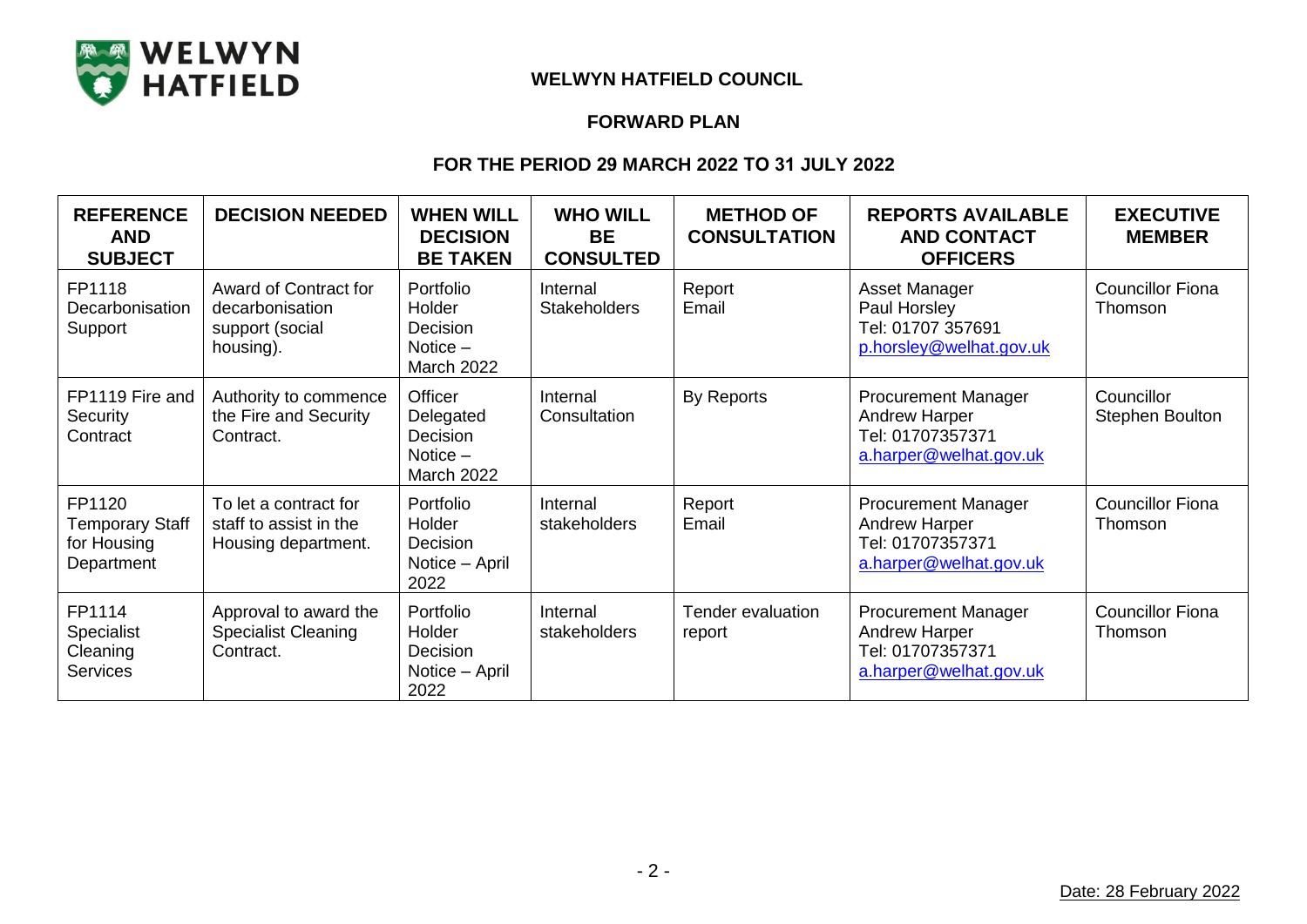

## **FORWARD PLAN**

| <b>REFERENCE</b><br><b>AND</b><br><b>SUBJECT</b>           | <b>DECISION NEEDED</b>                                                                         | <b>WHEN WILL</b><br><b>DECISION</b><br><b>BE TAKEN</b> | <b>WHO WILL BE</b><br><b>CONSULTED</b>                                              | <b>METHOD OF</b><br><b>CONSULTATION</b>          | <b>REPORTS AVAILABLE</b><br><b>AND CONTACT</b><br><b>OFFICERS</b>                                           | <b>EXECUTIVE</b><br><b>MEMBER</b>       |
|------------------------------------------------------------|------------------------------------------------------------------------------------------------|--------------------------------------------------------|-------------------------------------------------------------------------------------|--------------------------------------------------|-------------------------------------------------------------------------------------------------------------|-----------------------------------------|
| FP1115 Traffic<br>Regulation<br>Order -<br>Handside 4 area | Proceed with the<br>creation of the Traffic<br><b>Regulation Order for</b><br>Handside 4 area. | 29 March 2022<br>- Cabinet                             | Residents, ward<br>Cllrs and<br>businesses<br>have been<br>consulted<br><b>CPPP</b> | By Reports, emails<br>and mailed<br>consultation | Parking Technician<br><b>Jack Carson</b><br>Tel: 01707 357529<br>j.carson@welhat.gov.uk                     | <b>Councillor Duncan</b><br><b>Bell</b> |
| FP1116 Traffic<br>Regulation<br>Order - Peartree<br>1 area | Proceed with the<br>creation of the Traffic<br><b>Regulation Order for</b><br>Peartree 1 area. | 29 March 2022<br>- Cabinet                             | Residents, ward<br>Cllrs and<br>businesses<br>have been<br>consulted<br><b>CPPP</b> | By Reports, emails<br>and mailed<br>consultation | <b>Parking Services Officer</b><br><b>Claire Nicholls</b><br>Tel: 01707 357549<br>c.nicholls1@welhat.gov.uk | <b>Councillor Duncan</b><br><b>Bell</b> |
| FP1117 Traffic<br>Regulation<br>Order -<br>Ellenbrook area | Proceed with the<br>creation of the Traffic<br><b>Regulation Order for</b><br>Ellenbrook area. | 29 March 2022<br>- Cabinet                             | Residents, ward<br>Cllrs and<br>businesses<br>have been<br>consulted<br><b>CPPP</b> | By Reports, emails<br>and mailed<br>consultation | <b>Parking Services Officer</b><br><b>Andy Clarke</b><br>Tel: 01707 357541<br>a.clarke1@welhat.gov.uk       | <b>Councillor Duncan</b><br><b>Bell</b> |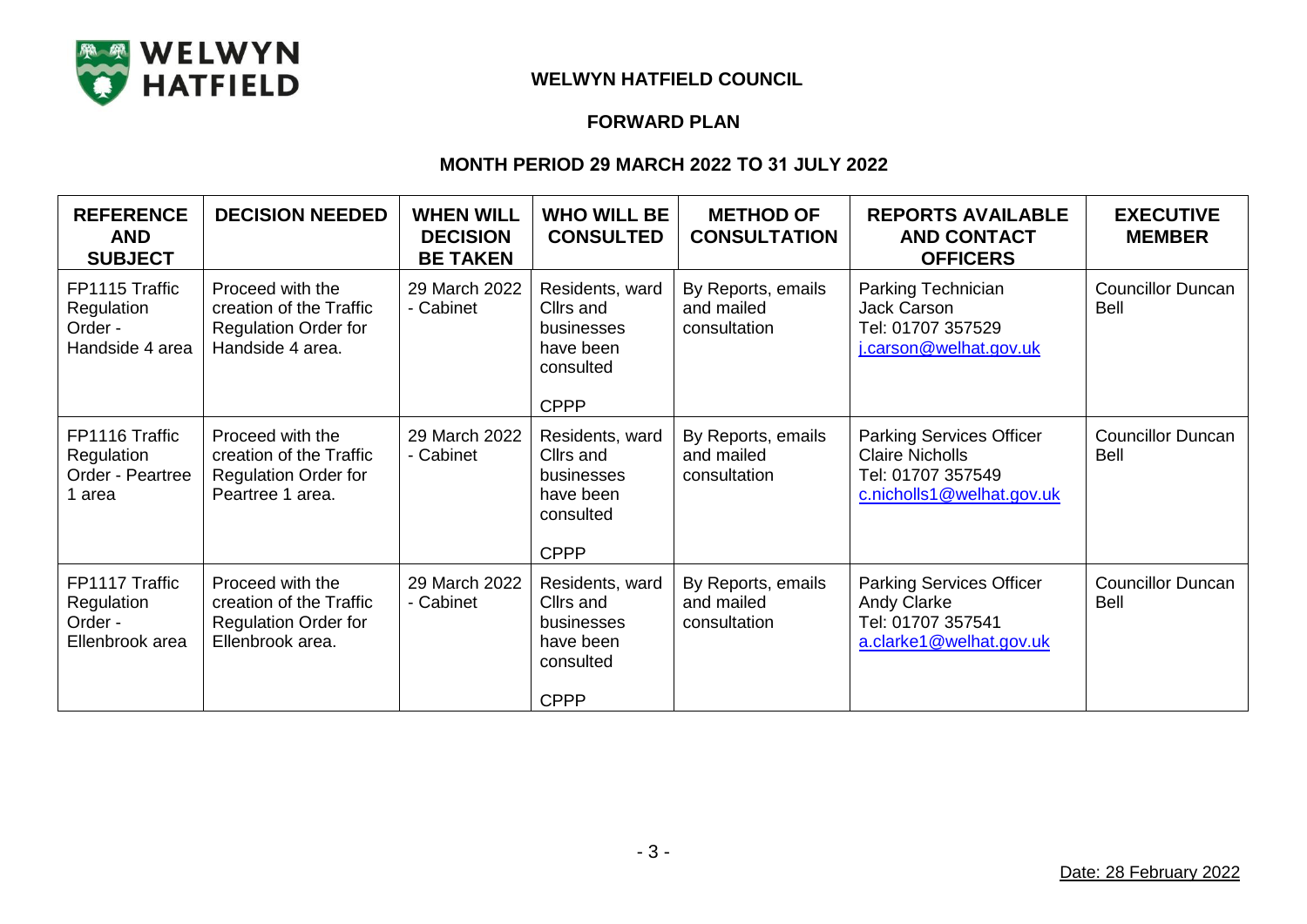

## **FORWARD PLAN**

| <b>REFERENCE</b><br><b>AND</b><br><b>SUBJECT</b>                                                               | <b>DECISION NEEDED</b>                      | <b>WHEN WILL</b><br><b>DECISION</b><br><b>BE TAKEN</b>                            | <b>WHO WILL BE</b><br><b>CONSULTED</b>                                                                | <b>METHOD OF</b><br><b>CONSULTATION</b> | <b>REPORTS AVAILABLE</b><br><b>AND CONTACT</b><br><b>OFFICERS</b>                                   | <b>EXECUTIVE</b><br><b>MEMBER</b>  |
|----------------------------------------------------------------------------------------------------------------|---------------------------------------------|-----------------------------------------------------------------------------------|-------------------------------------------------------------------------------------------------------|-----------------------------------------|-----------------------------------------------------------------------------------------------------|------------------------------------|
| FP1110<br>Responsive<br><b>Repairs Policy</b>                                                                  | Approval of the Newly<br>introduced Policy. | 29 March 2022<br>$-$ Cabinet/<br>Portfolio<br>Holder<br>Decision<br><b>Notice</b> | <b>Residents Panel</b><br>have been<br>consulted, Legal<br>services and<br>Housing                    | Report<br>Email                         | <b>Commercial Manager</b><br>Dawn Murphy<br>Tel: 01707357030<br>d.murphy@welhat.gov.uk              | <b>Councillor Fiona</b><br>Thomson |
| FP1105 Private<br><b>Rented Sector</b><br><b>Electrical Safety</b><br><b>Standards</b><br>Regulation<br>Policy | Approval of the policy                      | 29 March 2022<br>- Cabinet                                                        | <b>Legal Services</b><br><b>Members</b><br><b>Private Rented</b><br><b>Sector Staff</b><br><b>CHP</b> | Reports                                 | <b>Private Sector Housing</b><br>Manager<br>Jo Smith<br>Tel: 01707 357571<br>j.smith3@welhat.gov.uk | <b>Councillor Fiona</b><br>Thomson |
| FP1104 Private<br><b>Rented Sector</b><br><b>Banning Order</b><br>Policy                                       | Approval of the policy                      | 29 March 2022<br>- Cabinet                                                        | <b>Legal Services</b><br><b>Members</b><br><b>Private Rented</b><br><b>Sector Staff</b><br><b>CHP</b> | Reports                                 | <b>Private Sector Housing</b><br>Manager<br>Jo Smith<br>Tel: 01707 357571<br>j.smith3@welhat.gov.uk | <b>Councillor Fiona</b><br>Thomson |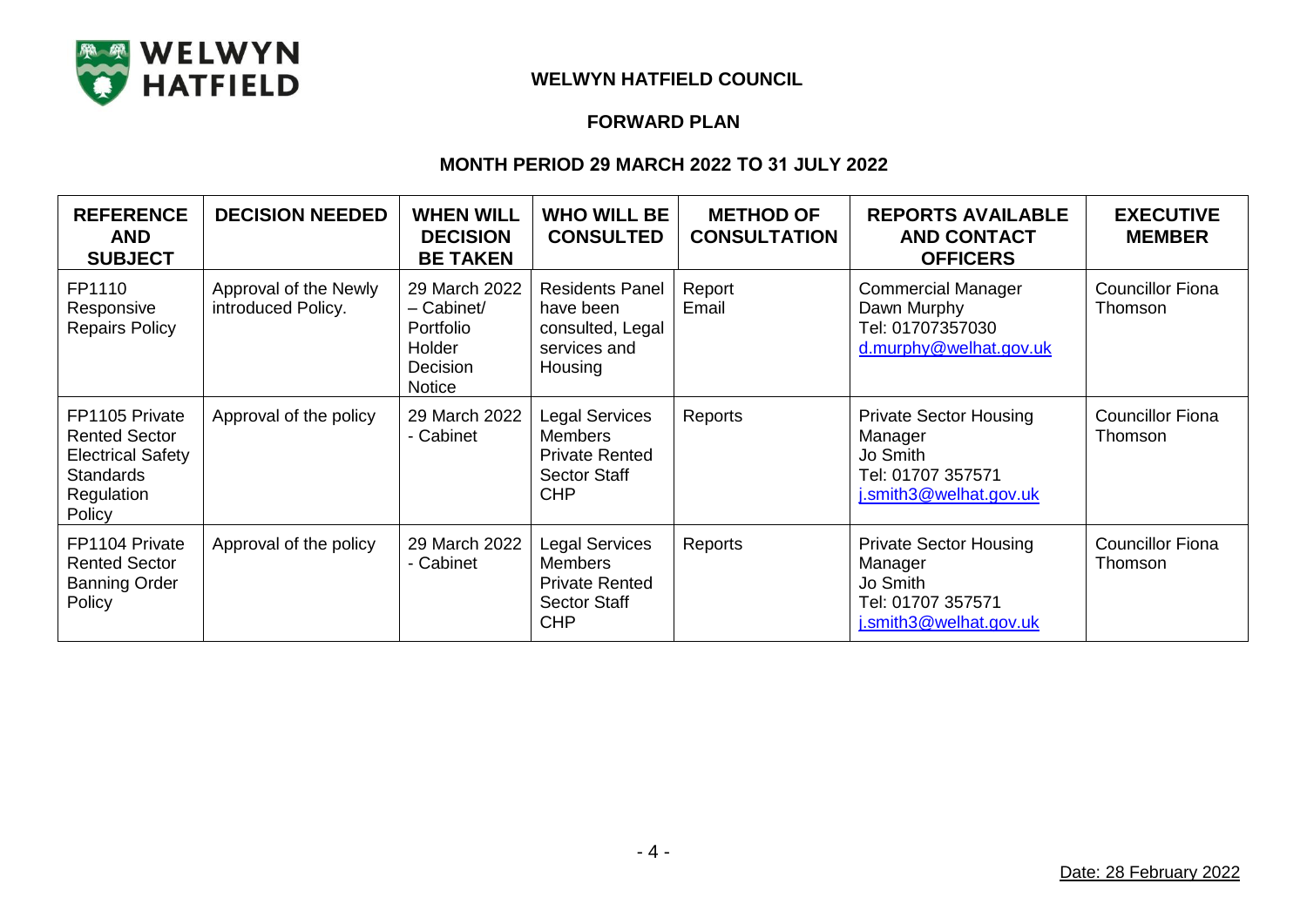

## **FORWARD PLAN**

| <b>REFERENCE</b><br><b>AND</b><br><b>SUBJECT</b>                                    | <b>DECISION NEEDED</b>                                                                                                                                | <b>WHEN WILL</b><br><b>DECISION</b><br><b>BE TAKEN</b> | <b>WHO WILL BE</b><br><b>CONSULTED</b>        | <b>METHOD OF</b><br><b>CONSULTATION</b>                    | <b>REPORTS AVAILABLE</b><br><b>AND CONTACT</b><br><b>OFFICERS</b>                                                                                                                                  | <b>EXECUTIVE</b><br><b>MEMBER</b>    |
|-------------------------------------------------------------------------------------|-------------------------------------------------------------------------------------------------------------------------------------------------------|--------------------------------------------------------|-----------------------------------------------|------------------------------------------------------------|----------------------------------------------------------------------------------------------------------------------------------------------------------------------------------------------------|--------------------------------------|
| FP1112<br>Professional<br><b>Services</b><br><b>Contract Award</b>                  | To consider Award of<br>contract for<br>professional services<br>for support on the<br>Welwyn Garden City<br>North project.                           | 29 March 2022<br>- Cabinet                             | General<br><b>Procurement</b><br><b>Board</b> | By reports                                                 | <b>Head of Resources</b><br><b>Richard Baker</b><br>Tel: 01707 357425<br>r.baker@welhat.gov.uk<br><b>Procurement Manager</b><br><b>Andrew Harper</b><br>Tel: 01707357371<br>a.harper@welhat.gov.uk | <b>Councillor Duncan</b><br>Bell     |
| FP1113 Article 4<br>Direction -<br>Removal of<br>permitted<br>development<br>rights | Whether to confirm an<br>Article 4 Direction<br>removing permitted<br>development rights<br>which allow offices to<br>be converted to<br>residential. | 9 June 2022 -<br>Cabinet                               | Public and<br>business                        | Public consultation<br>including mailings to<br>occupiers. | <b>Senior Planner</b><br>Matt Pyecroft<br>Tel: 01707 357510<br>m.pyecroft@welhat.gov.uk                                                                                                            | Councillor<br><b>Stephen Boulton</b> |
| FP1074 Award<br>of Contract for<br>Refurbishment<br>of Chilton Green                | Following a mini<br>competition, to award a<br>contract for the<br>refurbishment of<br><b>Chilton Green</b><br>sheltered<br>accommodation.            | 9 June 2022 -<br>Cabinet                               | Relevant<br>officers                          | Tender evaluation<br>report                                | <b>Procurement Manager</b><br><b>Andrew Harper</b><br>Tel: 01707357371<br>a.harper@welhat.gov.uk                                                                                                   | <b>Councillor Fiona</b><br>Thomson   |